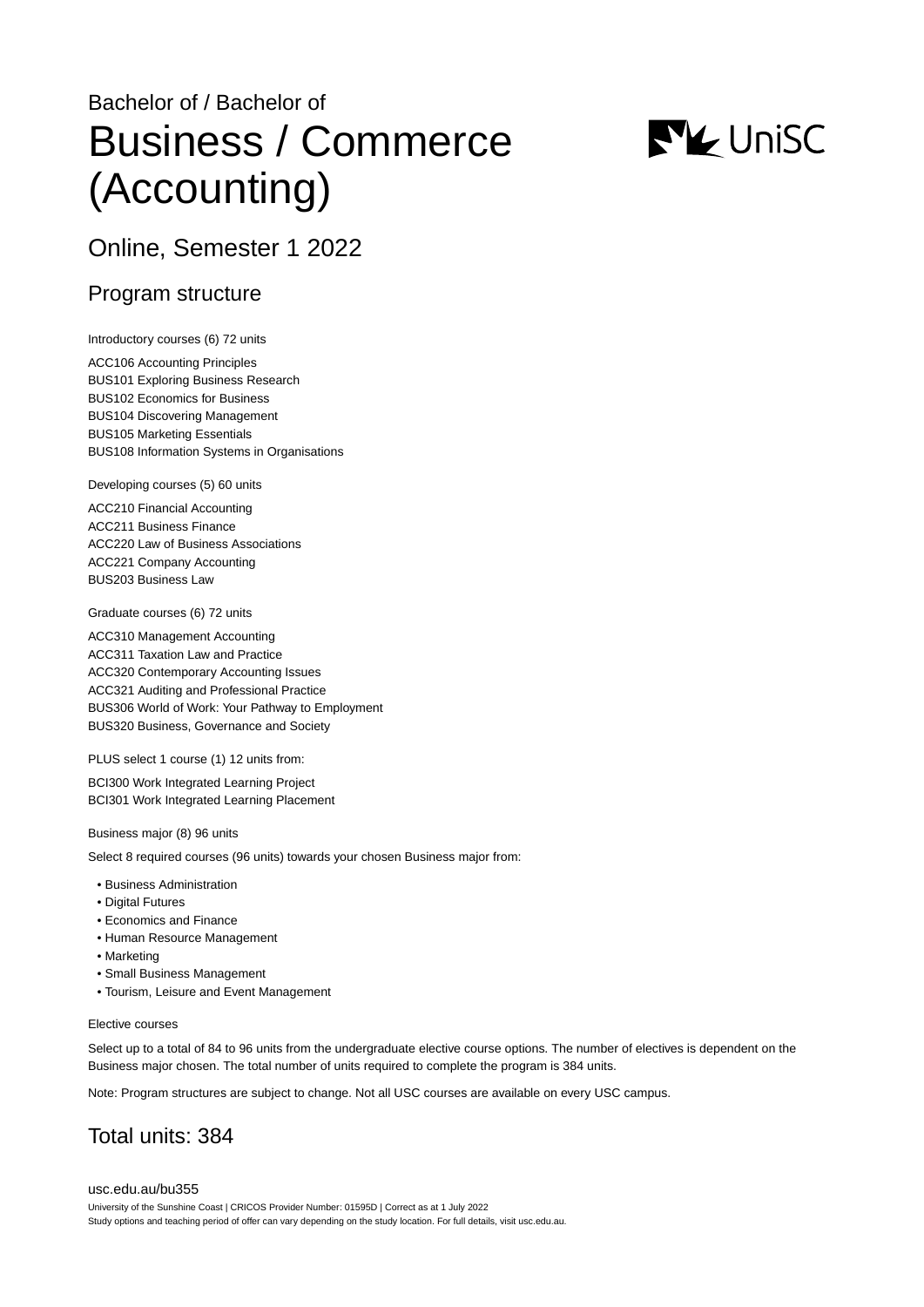# Study sequence

#### Year 1

#### Semester 1

| <b>COURSE</b>                        | SEMESTER OF OFFER<br>(ONLINE) | <b>UNITS</b> | <b>REQUISITES</b>      |
|--------------------------------------|-------------------------------|--------------|------------------------|
| <b>ACC106 Accounting Principles</b>  | • Semester 1, Semester 2      | 12           | Anti:<br><b>BUS106</b> |
| <b>BUS102 Economics for Business</b> | • Semester 1, Semester 2      | 12           |                        |
| <b>BUS104 Discovering Management</b> | • Semester 1, Semester 2      | 12           |                        |
| <b>BUS105 Marketing Essentials</b>   | • Semester 1, Semester 2      | 12           |                        |

#### Semester 2

| <b>COURSE</b>                               | SEMESTER OF OFFER<br>(ONLINE) | <b>UNITS</b> | <b>REQUISITES</b> |
|---------------------------------------------|-------------------------------|--------------|-------------------|
| <b>BUS101 Exploring Business Research</b>   | • Semester 1, Semester 2      | 12           |                   |
| BUS108 Information Systems in Organisations | • Semester 1, Semester 2      | 12           | Anti:<br>ACC108   |

PLUS select 2 courses towards your Business Major and/or electives from the undergraduate elective course options.

#### Year 2

#### Semester 1

| <b>COURSE</b>                  | SEMESTER OF OFFER<br>(ONLINE) | <b>UNITS</b> | <b>REQUISITES</b>                                                                 |
|--------------------------------|-------------------------------|--------------|-----------------------------------------------------------------------------------|
| <b>ACC211 Business Finance</b> | • Semester 1                  | 12           | Pre:<br><b>BUS102</b>                                                             |
| <b>BUS203 Business Law</b>     | • Semester 1, Semester 2      | 12           | Anti:<br>BUS103 or LAW101 or LAW102<br>or LAW201 or LAW202 or<br>LAW203 or LAW204 |

#### PLUS select 2 courses towards your Business Major and/or elective courses from the undergraduate elective course options.

#### Semester 2

| <b>COURSE</b>                       | SEMESTER OF OFFER<br>(ONLINE) | <b>UNITS</b> | <b>REQUISITES</b>             |
|-------------------------------------|-------------------------------|--------------|-------------------------------|
| <b>ACC210 Financial Accounting</b>  | • Semester 2                  | 12           | Pre:<br>ACC106                |
| ACC220 Law of Business Associations | • Semester 2                  | 12           | Pre:<br>(BUS103 or BUS203) or |

#### [usc.edu.au/bu355](https://www.usc.edu.au/bu355)

University of the Sunshine Coast | CRICOS Provider Number: 01595D | Correct as at 1 July 2022 Study options and teaching period of offer can vary depending on the study location. For full details, visit usc.edu.au.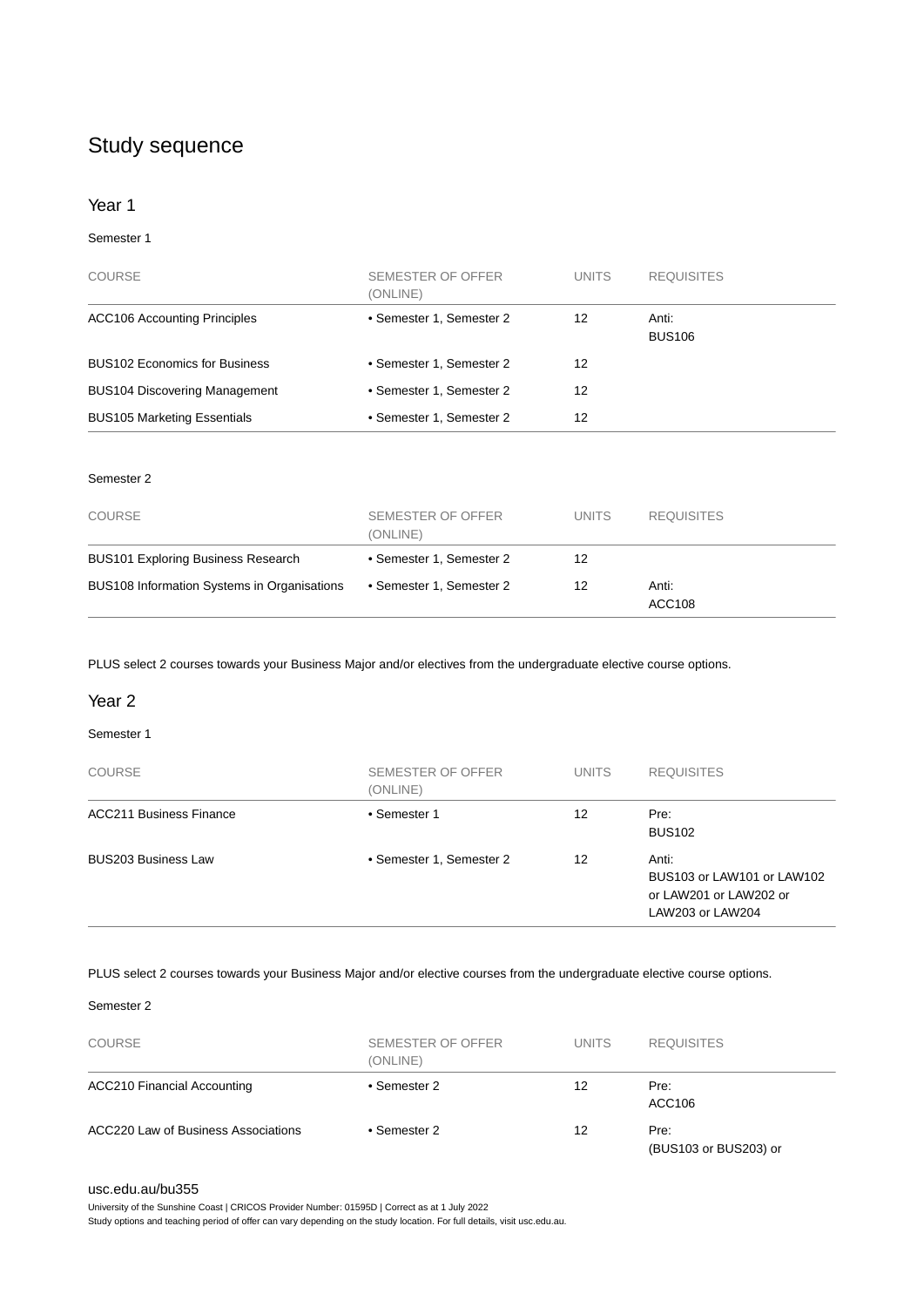PLUS select 2 courses towards your Business Major and/or elective courses from the undergraduate elective course options.

#### Year 3

Semester 1

| <b>COURSE</b>             | SEMESTER OF OFFER<br>(ONLINE) | <b>UNITS</b> | <b>REQUISITES</b> |
|---------------------------|-------------------------------|--------------|-------------------|
| ACC221 Company Accounting | • Semester 1                  | 12           | Pre:<br>ACC210    |

PLUS select 3 courses towards your Business Major and/or elective courses from the undergraduate elective course options.

#### Semester 2

| <b>COURSE</b>                                       | SEMESTER OF OFFER<br>(ONLINE) | <b>UNITS</b> | <b>REQUISITES</b>                                                   |
|-----------------------------------------------------|-------------------------------|--------------|---------------------------------------------------------------------|
| BUS306 World of Work: Your Pathway to<br>Employment | • Semester 1, Semester 2      | 12           |                                                                     |
| BUS320 Business, Governance and Society             | • Semester 1, Semester 2      | 12           | Pre:<br>Completed 144 units in<br>undergraduate business<br>courses |

PLUS select 2 courses towards your Business Major and/or elective courses from the undergraduate elective course options.

#### Year 4

#### Semester 1

| <b>COURSE</b>                    | SEMESTER OF OFFER<br>(ONLINE) | <b>UNITS</b> | <b>REQUISITES</b>                  |
|----------------------------------|-------------------------------|--------------|------------------------------------|
| ACC310 Management Accounting     | • Semester 1                  | 12           |                                    |
| ACC311 Taxation Law and Practice | • Semester 1                  | 12           | Pre:<br>BUS203 or LAW101 or LAW102 |

PLUS select 2 courses towards your Business Major and/or elective courses from the undergraduate elective course options.

#### Semester 2

| <b>COURSE</b>                                | SEMESTER OF OFFER<br>(ONLINE) | <b>UNITS</b> | <b>REQUISITES</b> |
|----------------------------------------------|-------------------------------|--------------|-------------------|
| <b>ACC320 Contemporary Accounting Issues</b> | • Semester 2                  | 12           | Pre:<br>ACC210    |
| ACC321 Auditing and Professional Practice    | • Semester 2                  | 12           | Pre:<br>ACC210    |

#### [usc.edu.au/bu355](https://www.usc.edu.au/bu355)

University of the Sunshine Coast | CRICOS Provider Number: 01595D | Correct as at 1 July 2022

Study options and teaching period of offer can vary depending on the study location. For full details, visit usc.edu.au.